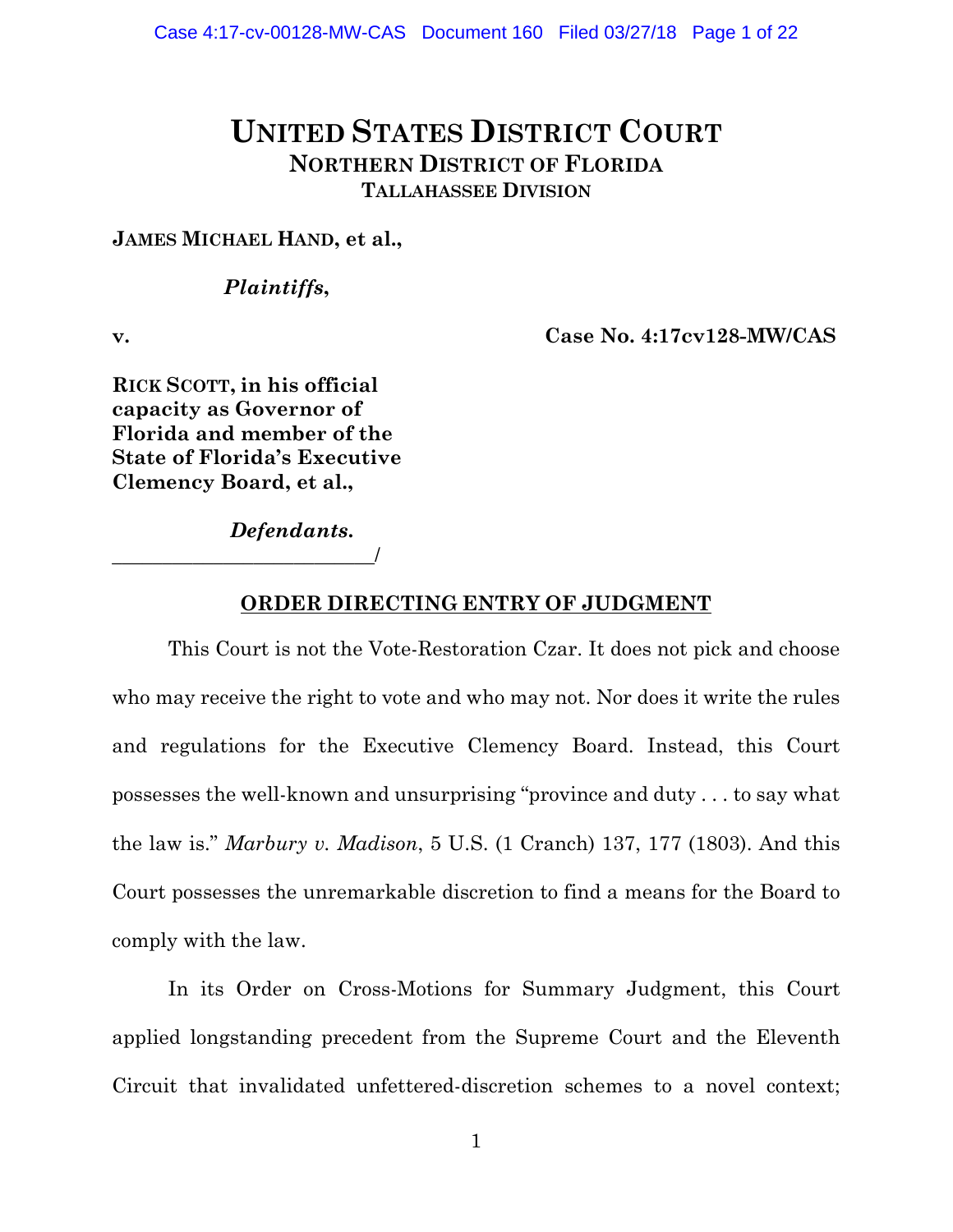### Case 4:17-cv-00128-MW-CAS Document 160 Filed 03/27/18 Page 2 of 22

namely, that of felon re-enfranchisement. *See generally* ECF No. 144. And, as it has done in the past, this Court invited the parties to recommend appropriate remedial action. Defendants essentially repackage the current scheme into proposed remedies permitting the Governor and Board to do, as the Governor described, "whatever we want" in denying voting rights to hundreds of thousands of their constituents. ECF No. 144, at 2 (citation omitted). This will not do. And Defendants' proposed remedy to abandon the whole vote-restoration scheme does not pass constitutional muster.

If binding precedent spanning decades is to guide this Court—as it must—then an injunction must ensue to prevent further infringement. Florida's vote-restoration scheme can no longer violate Plaintiffs' fundamental First Amendment rights. Accordingly, as even Defendants acknowledge, "this Court may direct the Board 'to find a means of bringing the [State's] scheme into compliance with federal law.'" ECF No. 149, at 14 (quoting *Strahan v. Coxe*, 127 F.3d 155, 170 (1st Cir. 1997)).

### **I**

Plaintiffs would have this Court restore the right to vote to any former felon who has completed her whole sentence and a uniformly imposed five- or seven-year waiting period. ECF No. 147, at 2–3. But such relief is beyond the scope of this Court's authority. The people of Florida—either through ballot initiatives or through their legislative acts—may cure any perceived policy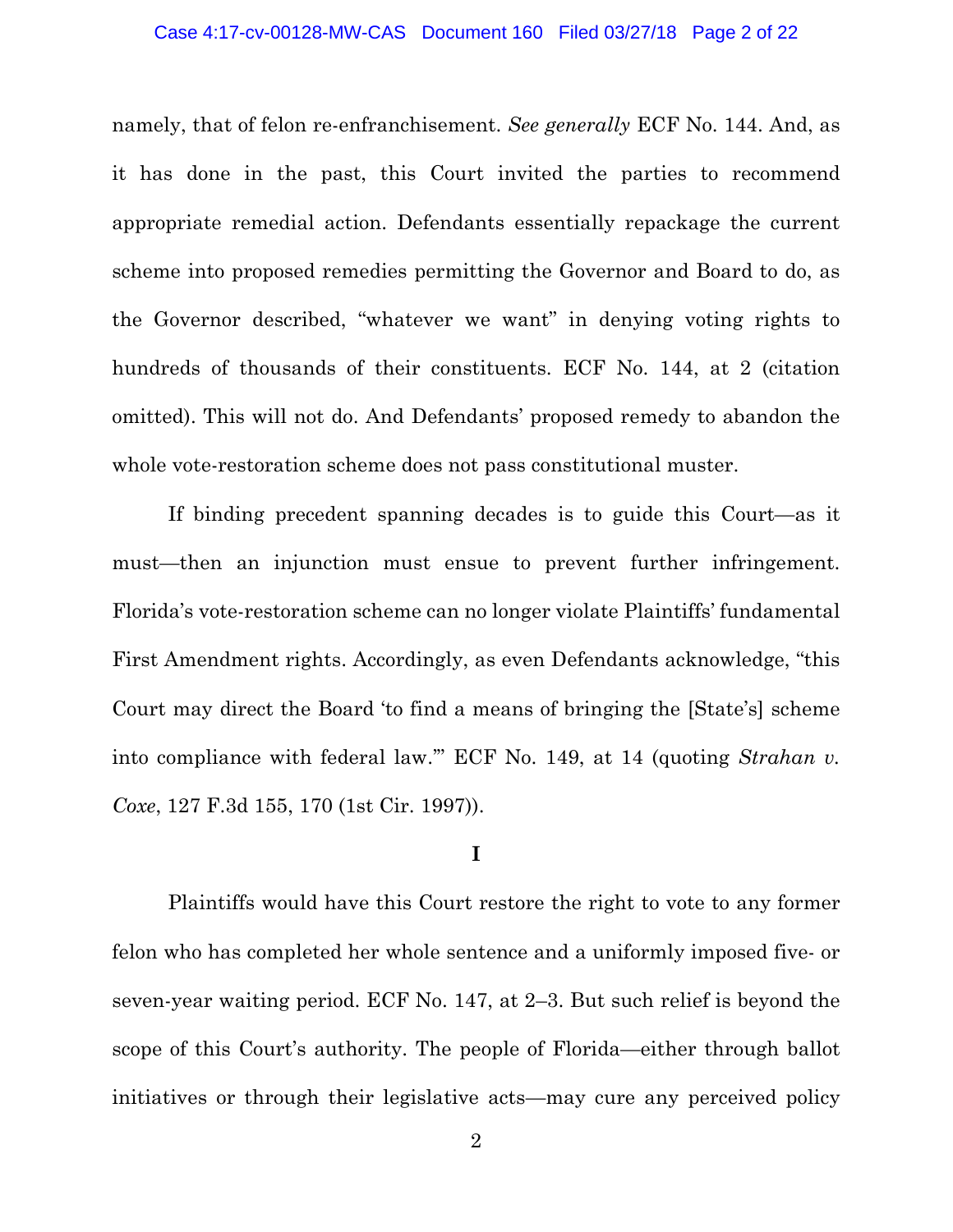weaknesses with Florida's restoration scheme.[1](#page-2-0) This Court's task today is to remedy Florida's *current* scheme by cabining government officials' unfettered discretion.

### **II**

While Defendants oppose any relief and claim the current scheme is all sunshine and rainbows, they agree with Plaintiffs that this Court may provide declaratory relief.[2](#page-2-1) *See, e.g.*, ECF No. 157, Ex. A (outlining Plaintiffs' proposed declaratory relief), *and* ECF No. 158, at 15 ("Here, a declaratory judgment would provide an adequate remedy for the specific concerns identified by the Court."). And this Court grants declaratory relief consistent with its prior order.

### **III**

The parties disagree on the propriety and extent of injunctive relief, which is the primary purpose of this Order. This Court finds injunctive relief is appropriate to ensure that Florida's vote-restoration scheme is no longer based on unfettered discretion.

<span id="page-2-0"></span><sup>1</sup> A state constitutional amendment proposing changes to Florida's felony disenfranchisement and re-enfranchisement process will appear on the ballot in November 2018.

<span id="page-2-1"></span><sup>2</sup> "The world ain't all sunshine and rainbows." ROCKY BALBOA (Metro-Goldwyn-Meyer, et al. 2006). The same goes for Florida's current vote-restoration scheme. *See generally* ECF No. 144.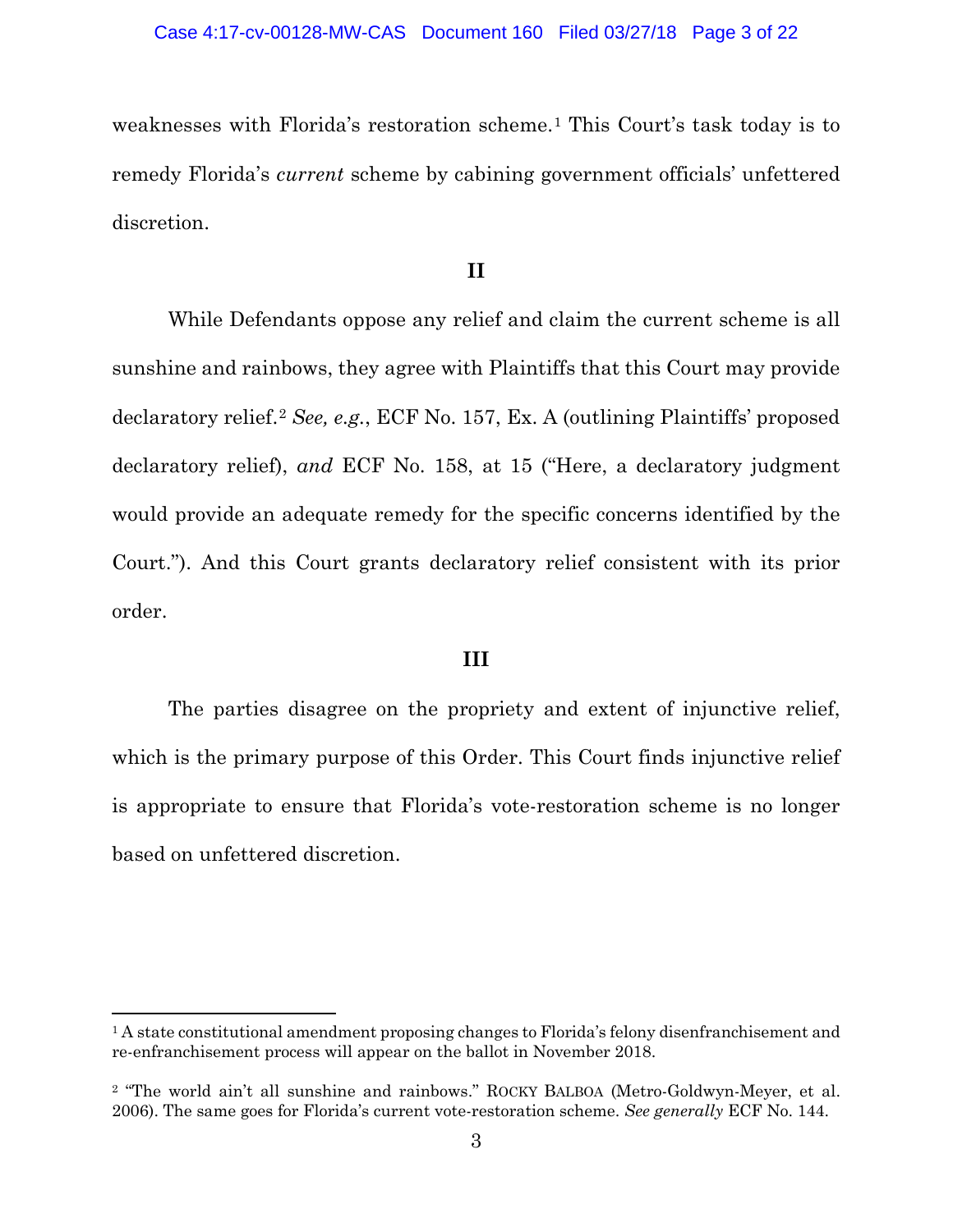### **A**

To succeed on a permanent injunction, Plaintiffs "must satisfy a fourfactor test." *Monsanto Co. v. Geertson Seed Farms*, 561 U.S. 139, 156 (2010) (internal quotation marks omitted). Plaintiffs must show (1) "irreparable injury"; (2) that "remedies available at law, such as monetary damages, are inadequate to compensate for that injury"; (3) that, "considering the balance of hardships between the plaintiff<sup>[s]</sup> and defendant<sup>[s]</sup>, a remedy in equity is warranted"; and (4) that the "public interest would not be disserved by a permanent injunction." *Id.* at 156–57 (internal quotation marks omitted).

Plaintiffs have satisfied the elements for a permanent injunction. First, Plaintiffs have suffered an irreparable injury.[3](#page-3-0) Their right to free association and right to free expression were denied under a fatally flawed scheme of unfettered discretion that was contaminated by the risk of viewpoint discrimination. The Board will revisit some of their decisions at some unknown future date—if at all—based on nebulous criteria, such as the Governor's comfort level. *See, e.g.*, ECF No. 102, at 41. "[I]n the unique context of first amendment challenges upon the facial validity of licensing statutes, it is the very existence of official discretion that gives rise to a threat of injury sufficient to warrant an injunction." *Miami Herald Publ'g Co. v. City of Hallandale*, 734

<span id="page-3-0"></span><sup>3</sup> One exception is Plaintiff Yraida Leonides Guanipa, who is not yet eligible for restoration. ECF No. 102, at 11–12. On Plaintiffs' facial challenge, however, the absence of Ms. Guanipa does not impact the contours of this Court's remedy or, for that matter, this Court's Order.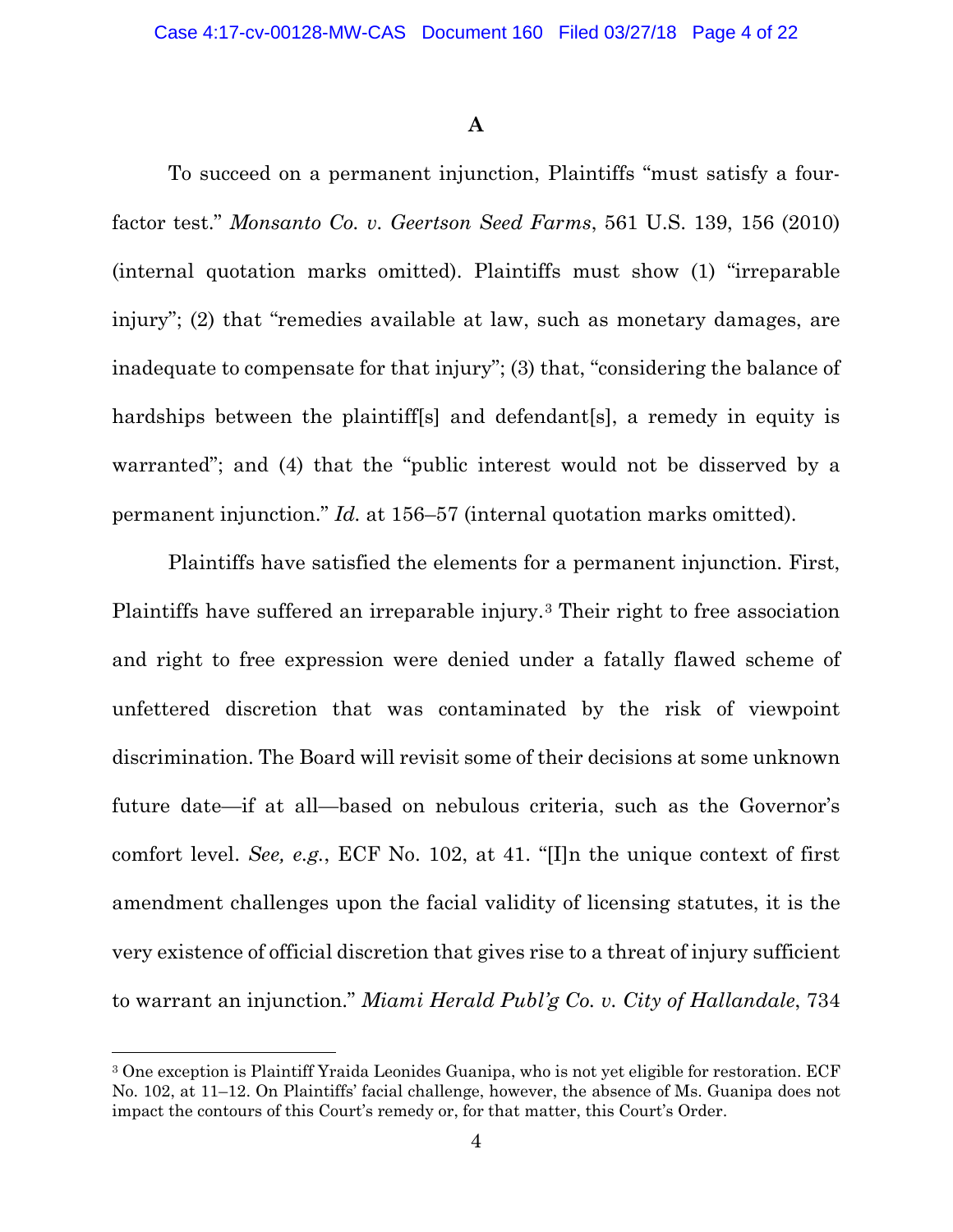F.2d 666, 674 n.4 (11th Cir. 1984). Plaintiffs, then, have established "an imminent likelihood" that their First Amendment rights to free association and free expression "will be chilled or prevented altogether." *Siegel v. LePore*, 234 F.3d 1163, 1178 (11th Cir. 2000); *see also Elrod v. Burns*, 427 U.S. 347, 373 (1976) ("The loss of First Amendment freedoms, for even minimal periods of time, unquestionably constitutes irreparable injury.").

Second, because Plaintiffs suffered an irreparable harm, remedies at law are inadequate. *See Barrett v. Walker Cty. Sch. Dist.*, 872 F.3d 1209, 1229 (11th Cir. 2017) (citing *Deerfield Med. Ctr. v. City of Deerfield Beach*, 661 F.2d 328, 338 (5th Cir. Unit B Nov. 1981) ("An injury is 'irreparable' only if it cannot be undone through monetary remedies.")).[4](#page-4-0)

Third, the balance of the hardships favors Plaintiffs. Defendants need only redraft rules that align the vote-restoration scheme within the boundaries of the law by cabining official discretion and providing meaningful time constraints for the Board's decision-making. Plaintiffs, meanwhile, are deprived of a voice in directly choosing their elected leaders. They are also deprived of associating with the political party, if any, of their choice. Both are essential First Amendment rights, as this Court described in its prior order. ECF No. 144, at 9–17. Balancing the hardships between protecting First

<span id="page-4-0"></span><sup>4</sup> Decisions rendered by Unit B of the former Fifth Circuit constitute binding precedent in the Eleventh Circuit. *Stein v. Reynolds Secs., Inc.*, 667 F.2d 33, 34 (11th Cir. 1982).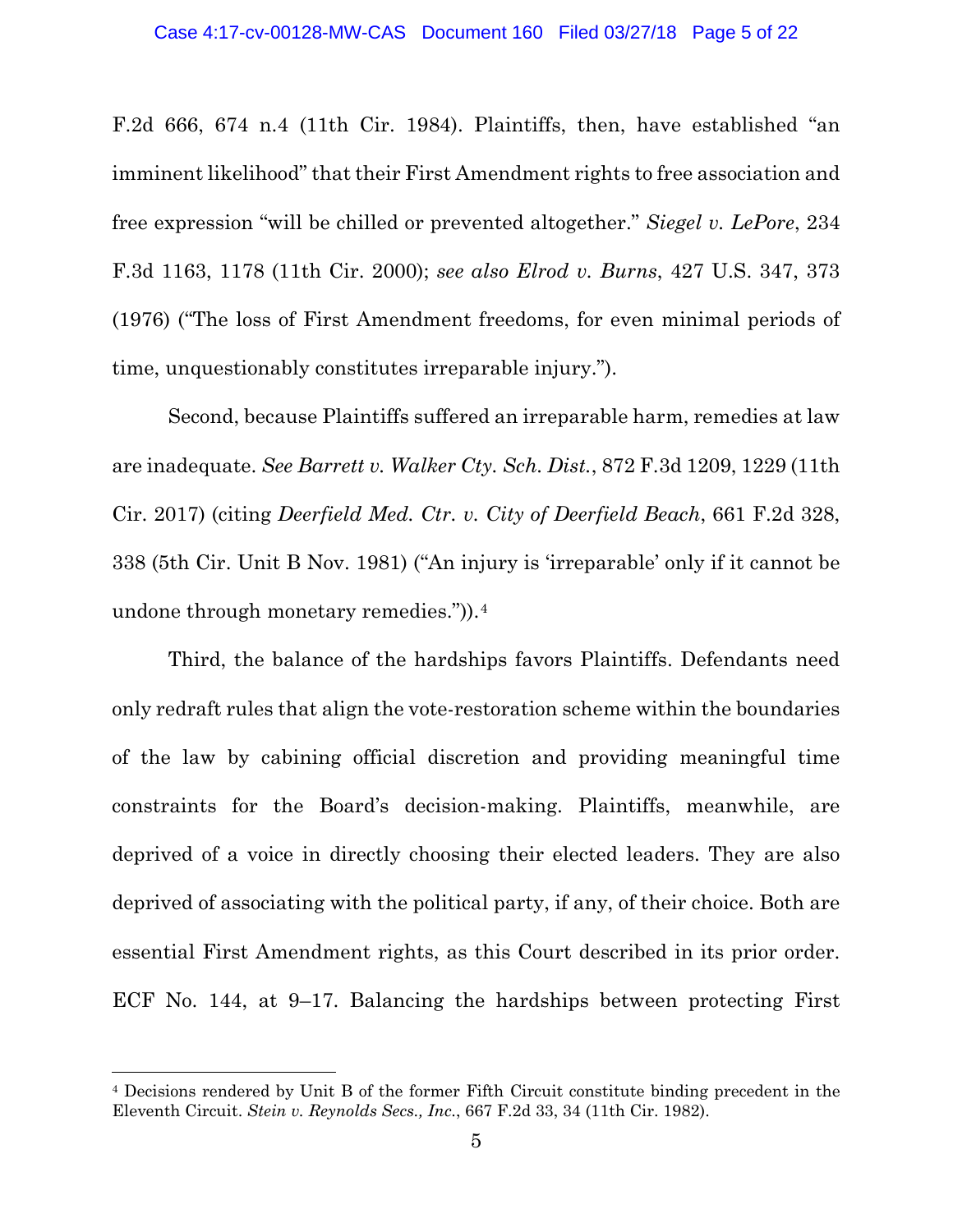### Case 4:17-cv-00128-MW-CAS Document 160 Filed 03/27/18 Page 6 of 22

Amendment rights and having a government board that meets four times a year redraft their rules to conform with the United States Constitution weighs unsurprisingly in favor of the former.

Finally, Plaintiffs easily satisfy the fourth factor. "[T]he public interest is always served in promoting First Amendment values." *Suntrust Bank v. Houghton Mifflin Co.*, 268 F.3d 1257, 1276 (11th Cir. 2001). There are few greater interests than free association and free expression to choose public officials to lead, to represent all people in their jurisdictions, and to advance policy for the common good. These interests are why Americans launched a revolution against perceived unfettered discretion in the hands of one highranking official, King George III.

### **B**

The question turns to the nature and extent of a permanent injunction. "Injunctive relief against a state agency or official must be no broader than necessary to remedy the constitutional violation." *Knop v. Johnson*, 977 F.2d 996, 1008 (6th Cir. 1992) (quoting *Toussaint v. McCarthy*, 801 F.2d 1080, 1086 (9th Cir. 1986)). This Court does not re-enfranchise otherwise eligible citizens. This Court does not operate as a legislature. This Court is not a fifth member of the Board, drafting specific rules and regulations for it, unless it is forced to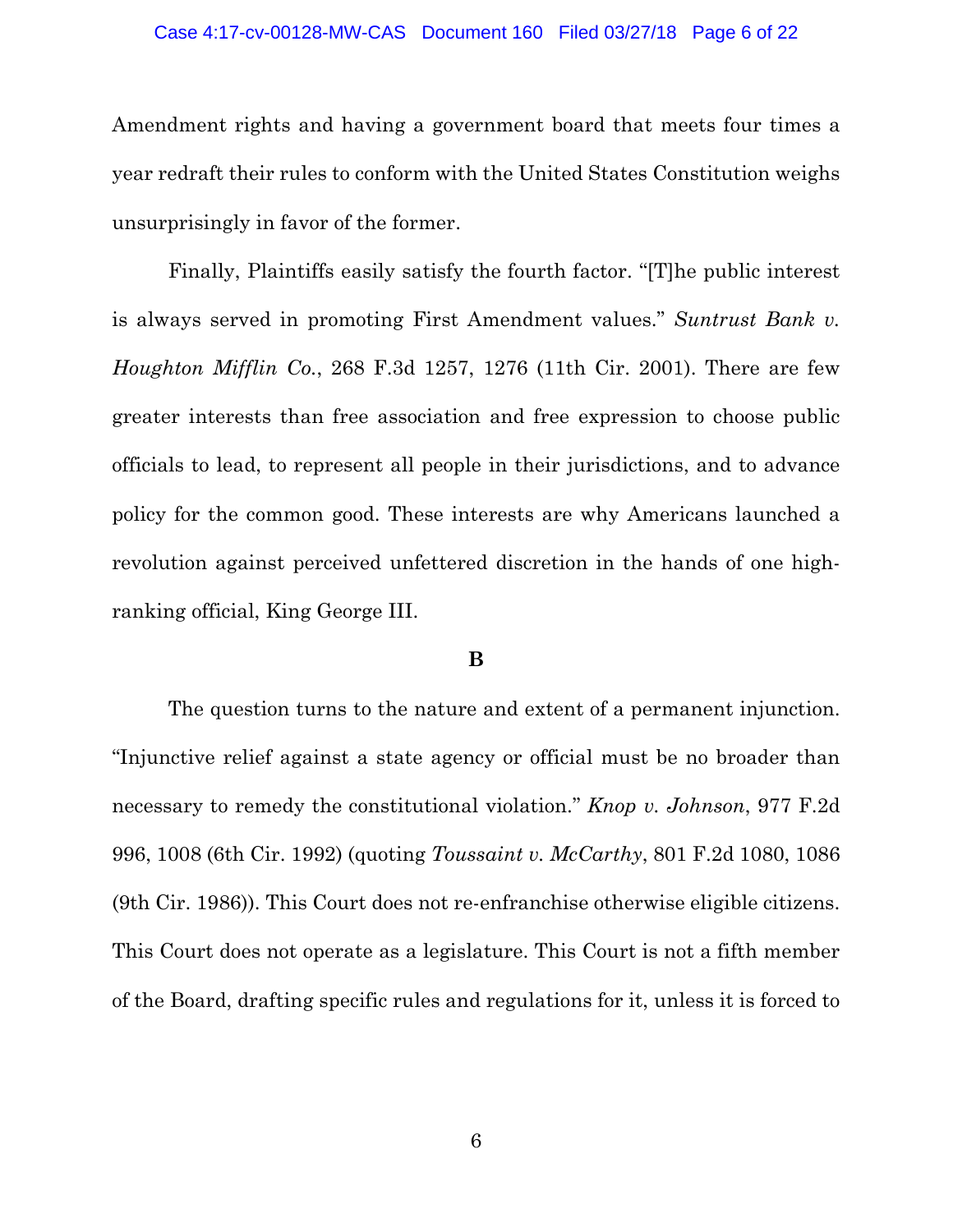### Case 4:17-cv-00128-MW-CAS Document 160 Filed 03/27/18 Page 7 of 22

do so.[5](#page-6-0) "Once a right and a violation have been shown, the scope of a district court's equitable powers to remedy past wrongs is broad, for breadth and flexibility are inherent in equitable remedies." *Swann v. Charlotte-Mecklenburg Bd. of Educ.*, 402 U.S. 1, 15 (1971).

While this Court again recognizes the novelty of Plaintiffs' claims,  $6$  this Court's permanent injunction does not surface out of some swamp. Federal courts have regularly held—including other circuits and the Supreme Court that cabining state officials' discretion so they may not violate First Amendment rights is an appropriate task for federal courts. *See, e.g.*, *City of Lakewood v. Plain Dealer Publ'g Co.*, 486 U.S. 750, 757 (1988) (listing a "long line of precedent" outlining the Supreme Court's discomfort with government officials' unfettered discretion over First Amendment rights); *Forsyth Cty. v. Nationalist Movement*, 505 U.S. 123, 133 (1992) ("The First Amendment prohibits the vesting of such unbridled discretion in a government official.");

<span id="page-6-0"></span><sup>&</sup>lt;sup>5</sup> This Court recognizes that in other contexts, as Plaintiffs point out, courts have actively participated in crafting specific remedies. *See* ECF No. 157, at 3–7 (listing redistricting, votingrights, and school-desegregation cases in which courts have crafted specific remedies when a legislature or other government body abandons its court-ordered duties).

<span id="page-6-1"></span><sup>6</sup> Plaintiffs challenge an executive clemency scheme that, by rule, has "unfettered discretion" to deny or grant critical First Amendment rights. Fla. R. Exec. Clemency 4. But, as this Court emphasized in its prior order, a scheme's placement under an executive-clemency structure does not exempt it from constitutional compliance. ECF No. 144, at 25–27 (discussing the limitations of executive clemency in relation to federal constitutional protections); *see also Hoffa v. Saxbe*, 378 F. Supp. 1221, 1231 (D.D.C. 1974) ("And the [pardon] power is most importantly limited, as are all powers conferred by the Constitution, by the Bill of Rights which expressly reserved to the 'individual' certain fundamental rights."); *see also id.* at 1233 (observing that the President's pardon power "does not exist in a vacuum but rather as part of our total constitutional system").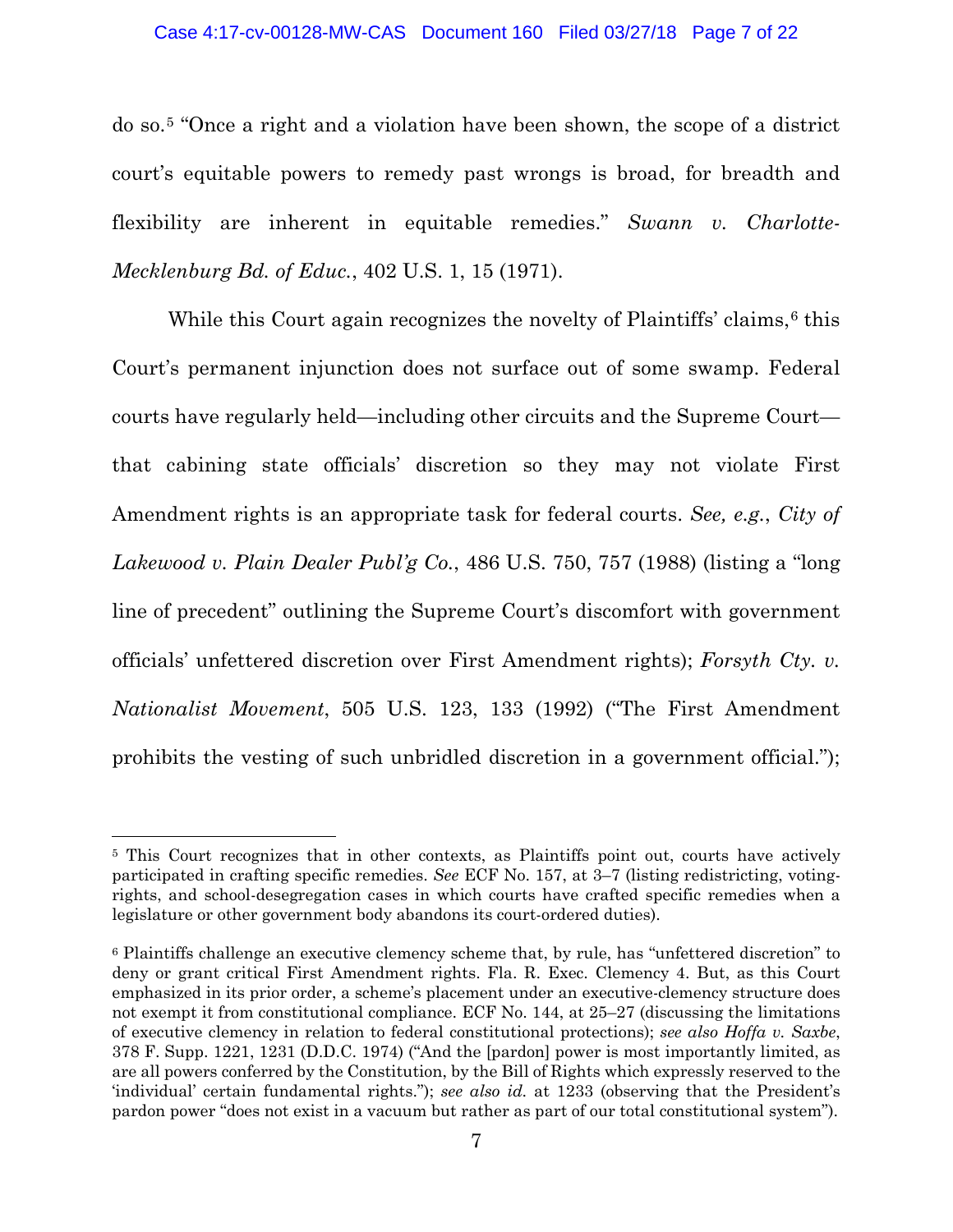*Gannett Satellite Info. Network, Inc. v. Berger*, 894 F.2d 61, 69 (3d Cir. 1990) (invalidating scheme that "failed to establish any parameters for the exercise of its authority to regulate a broad category of speech"). The incongruence of officials' unfettered discretion with the First Amendment extends to executiveclemency schemes implicating constitutional rights.

The Eleventh Circuit has previously addressed other unconstitutional unfettered-discretion schemes, which guides this Court on the scope and nature of appropriate injunctive relief. In *Sentinel Communications Co. v. Watts*, the Eleventh Circuit struck down a scheme that gave a Florida official "standardless, unfettered discretion" in distributing newspaper racks at interstate rest areas. 936 F.2d 1189, 1197 (11th Cir. 1991). "Unaided (or unhindered) by any regulations, guidelines, procedures, ordinances, or standards," the government official had "no grounds for granting or denying permits" and was "free to make his decisions on any basis that he deem[ed] appropriate." *Id.* at 1198. Newspapers seeking to exercise their First Amendment rights were "subject to the completely standardless and unfettered discretion of one bureaucrat working . . . in Tallahassee." *Id*. at 1199. To remedy that official's infinite discretion, the court called for "[s]ome neutral criteria" that would "insure" that the government official's decision "is not based on the content or viewpoint of the speech being considered." *Id.* at 1199–1200 (quoting *Lakewood*, 486 U.S. at 760).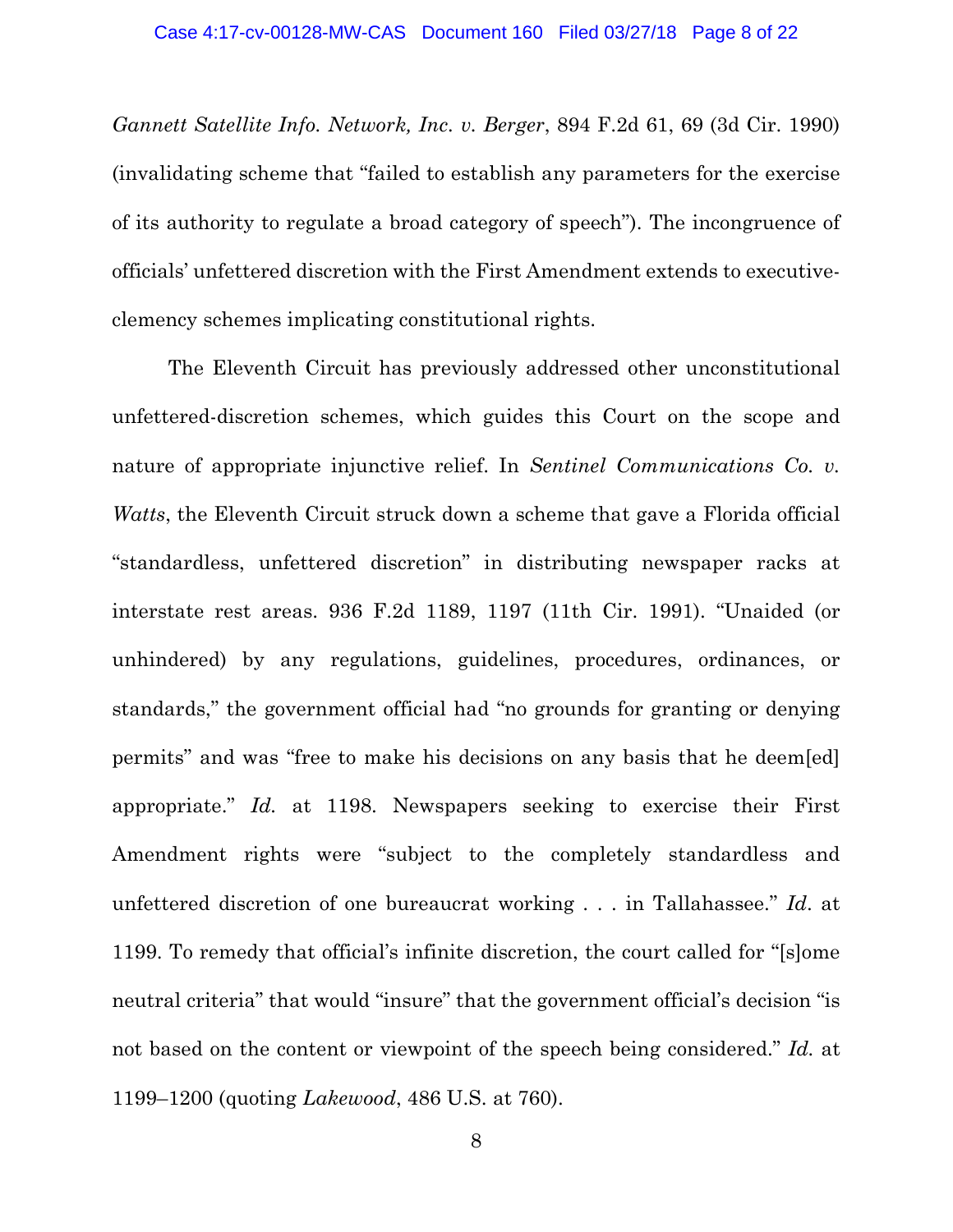Similarly, the Eleventh Circuit determined en banc that an Atlanta government agency's unfettered discretion over granting or denying permits for newsrack distribution at Hartsfield Atlanta International Airport violated the First Amendment. *Atlanta Journal & Constitution v. City of Atlanta*, 322 F.3d 1298, 1310–11 (11th Cir. 2003) (en banc). Particularly concerning was the *risk* that the government official would engage in impermissible viewpoint discrimination under the guise of a neutral business-related reason—a sort of "mask for censorship." *Id.* at 1311 n.13. To rectify that risk, "[s]tructural and procedural safeguards can reduce the possibility that an official will use her power to corrupt the protections of the First Amendment." *Id.* at 1311. Therefore, the government official "must be constrained in some form in her exercise of discretion" by "clear standards." *Id.*; *see also id.* at 1312 (holding that official discretion "must be restrained through procedures or instructions designed to reduce or eliminate the possibility of viewpoint discrimination").

So too here. There is no doubt a risk that the Board's officials may engage in viewpoint discrimination through seemingly neutral rationales—such as traffic citations or an applicant's perceived lack of remorse—that serve as impermissible "mask[s] for censorship." *Id.* at 1311 n.13. This sort of unfettered discretion cannot exist under the Federal Constitution—or any wellfunctioning democracy. Therefore, the Board must promulgate specific standards and neutral criteria to direct its decision-making. *Sentinel*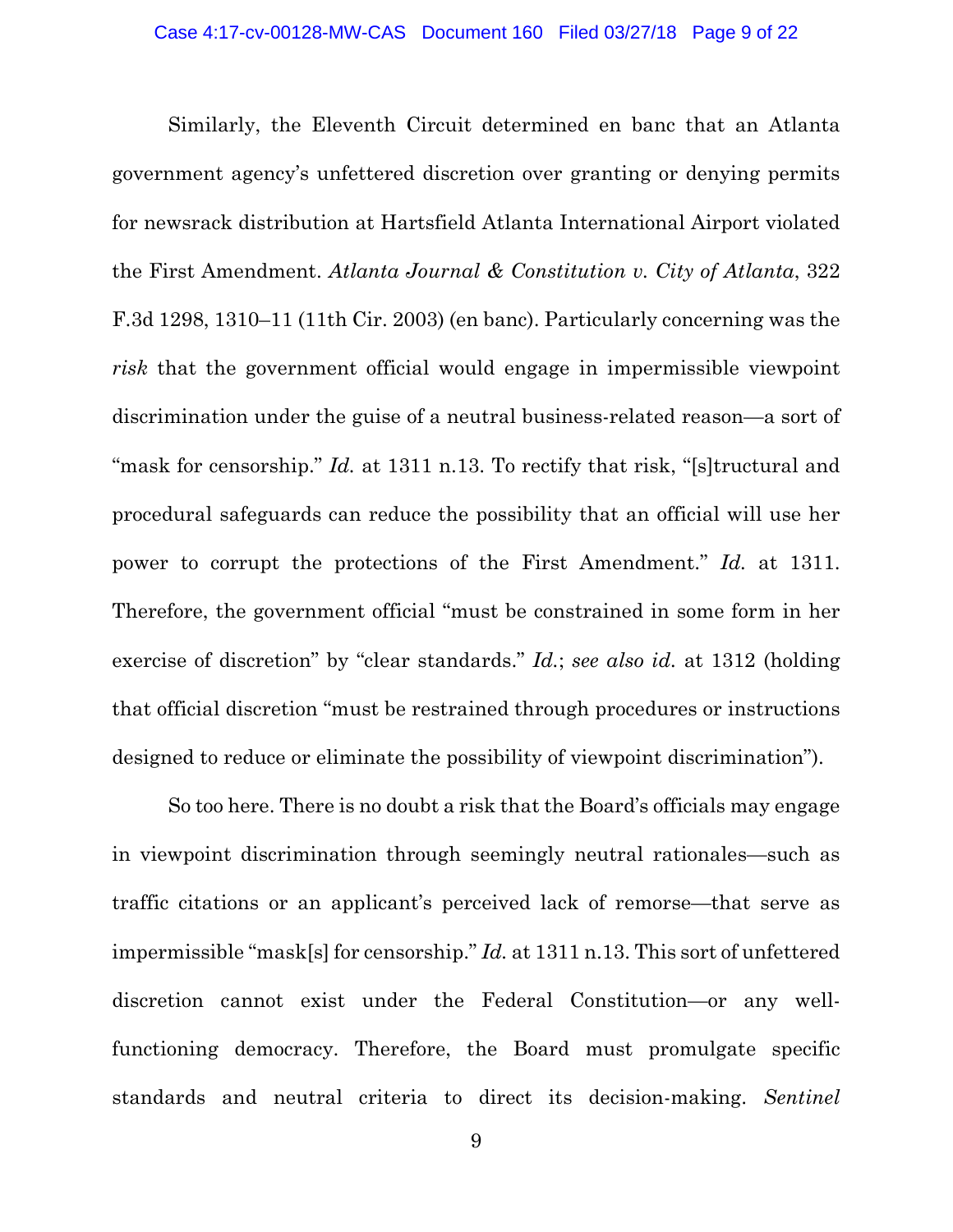*Commc'ns*, 936 F.2d at 1199 n.9 ("[T]he doctrine forbidding unbridled discretion requires reasonable and definite standards."); *see also id.* at 1207 (explaining that Florida "simply cannot continue to take an utterly discretionary, 'seat of the pants' regulatory approach towards" First Amendment activity and that written guidelines with "specific criteria" should guide government discretion).

These standards and criteria cannot be merely advisory, a Potemkin village for anyone closely reviewing the scheme. *See* ECF No. 144, at 4–5 (outlining the existing non-binding criteria the Board may or may not consider). "Implicit limits on a licensing official's discretion must be made explicit, 'by textual incorporation, binding judicial or administrative construction, or well-established practice.'" *Sentinel Commc'ns*, 936 F.2d at 1199 n.9 (quoting *Lakewood*, 486 U.S. at 770). In other words, the Board cannot rely on whims, passing emotions, or perceptions. Establishing safeguards against viewpoint discrimination should be the Board's paramount goal following this Order. In the future, concrete criteria—not "feel[ing] comfortable," ECF No. 144, at 30—must direct the Board. And its rules must spell these criteria out with precision. *See Atlanta Journal*, 322 F.3d at 1312 (retaining portion of district court's permanent injunction "that prohibited the administration of any plan that did not explicitly constrain official discretion").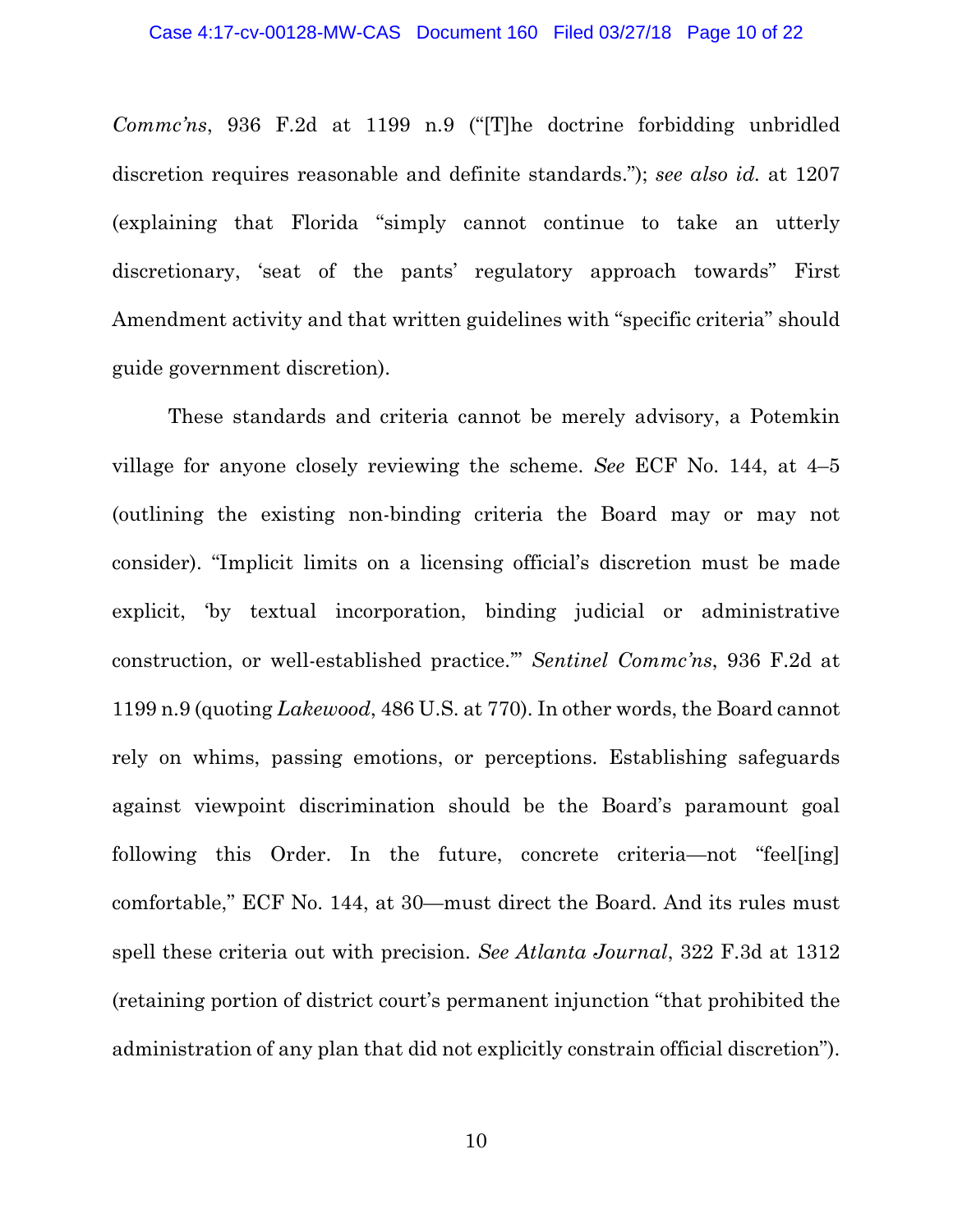Defendants balk at injunctive relief partly because of a "presumption of regularity." ECF No. 149, at 8–9. This argument boils down to "trust us—we got this." But "this is the very presumption that the doctrine forbidding unbridled discretion disallows." *Lakewood*, 486 U.S. at 770. The Eleventh Circuit is again instructive. "[I]t is not enough to presume that officials will act in good faith and adhere to standards absent from a statute or scheme's face." *Sentinel Commc'ns*, 936 F.2d at 1199 n.9. While Defendants invoke the presumption of regularity to avoid a permanent injunction, such a remedy is necessary to cabin Defendants' unfettered discretion—and the broad discretion they claim to have in crafting a remedy. And, as noted before, Defendants concede this point. "[T]his Court may direct the Board 'to find a means of bringing the [State's] scheme into compliance with federal law.'" ECF No. 149, at 14 (quoting *Strahan*, 127 F.3d at 170).

Generally, when a court strikes down unconstitutional grants of unfettered government discretion, it does so because "the problem is not potential abuses but the very existence of broad, censorial power." *Int'l Soc'y for Krishna Consciousness v. Eaves*, 601 F.2d 809, 823 (5th Cir. 1979).[7](#page-10-0) Here, there is little doubt that the Board possesses broad, censorial power to prohibit hundreds of thousands of otherwise eligible voters from freely associating with

<span id="page-10-0"></span><sup>7</sup> In *Bonner v. City of Prichard*, 661 F.2d 1206, 1209 (11th Cir. 1981) (en banc), the Eleventh Circuit adopted as binding precedent all decisions of the former Fifth Circuit handed down prior to October 1, 1981.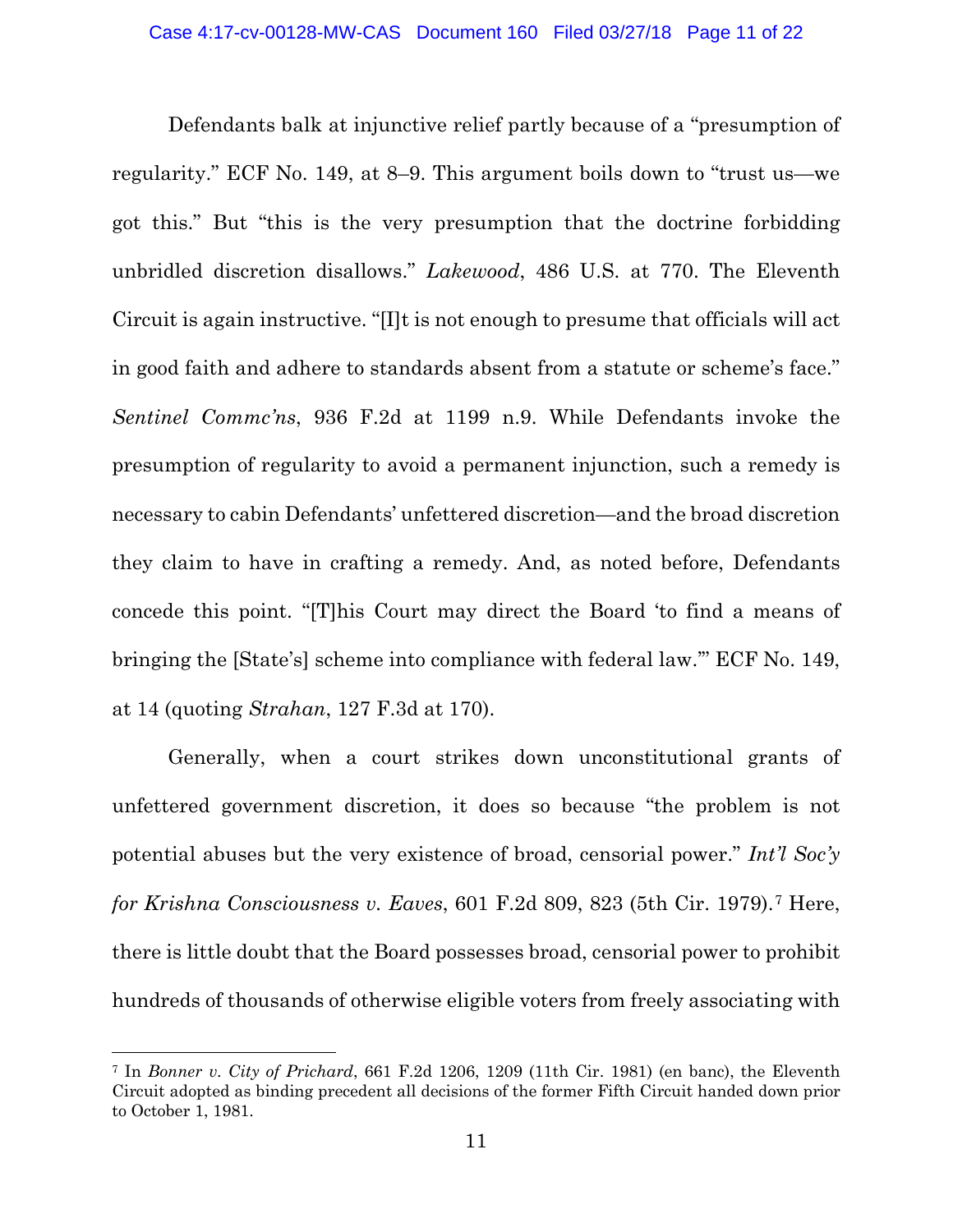#### Case 4:17-cv-00128-MW-CAS Document 160 Filed 03/27/18 Page 12 of 22

political parties or freely expressing themselves through voting. *And* there are problems of potential abuse—especially when members of the Board, who are elected on a statewide basis and who may be running for re-election or another office, have a personal stake in shaping the electorate to their perceived benefit. "Speech is an essential mechanism of democracy, for it is the means to hold officials accountable to the people." *Citizens United v. Fed. Election Comm'n*, 558 U.S. 310, 339 (2010). Florida's current scheme inverts that important, democratic mechanism. It cannot do so anymore.

In short, the Board is left to the "task of devising a Constitutionally sound program," *Lewis v. Casey*, 518 U.S. 343, 362 (1996) (internal quotation marks omitted), but it must do so within constraints that the Eleventh Circuit has identified; namely, specific, neutral criteria that excise the risk—and, of course, the actual practice of—any impermissible discrimination, such as race, gender, religion, or viewpoint. While this Court does not order any particular vote-restoration scheme nor any specific criteria the Board must consider, Florida's corrected scheme cannot be byzantine or burdensome.

### **C**

The Board's new criteria would be toothless without meaningful time constraints. In its prior order, this Court found the fuzzy time periods that the Board has invoked in reviewing or re-reviewing former felons' applications unconstitutional. ECF No. 144, at 27–31. Like this Court's conclusions about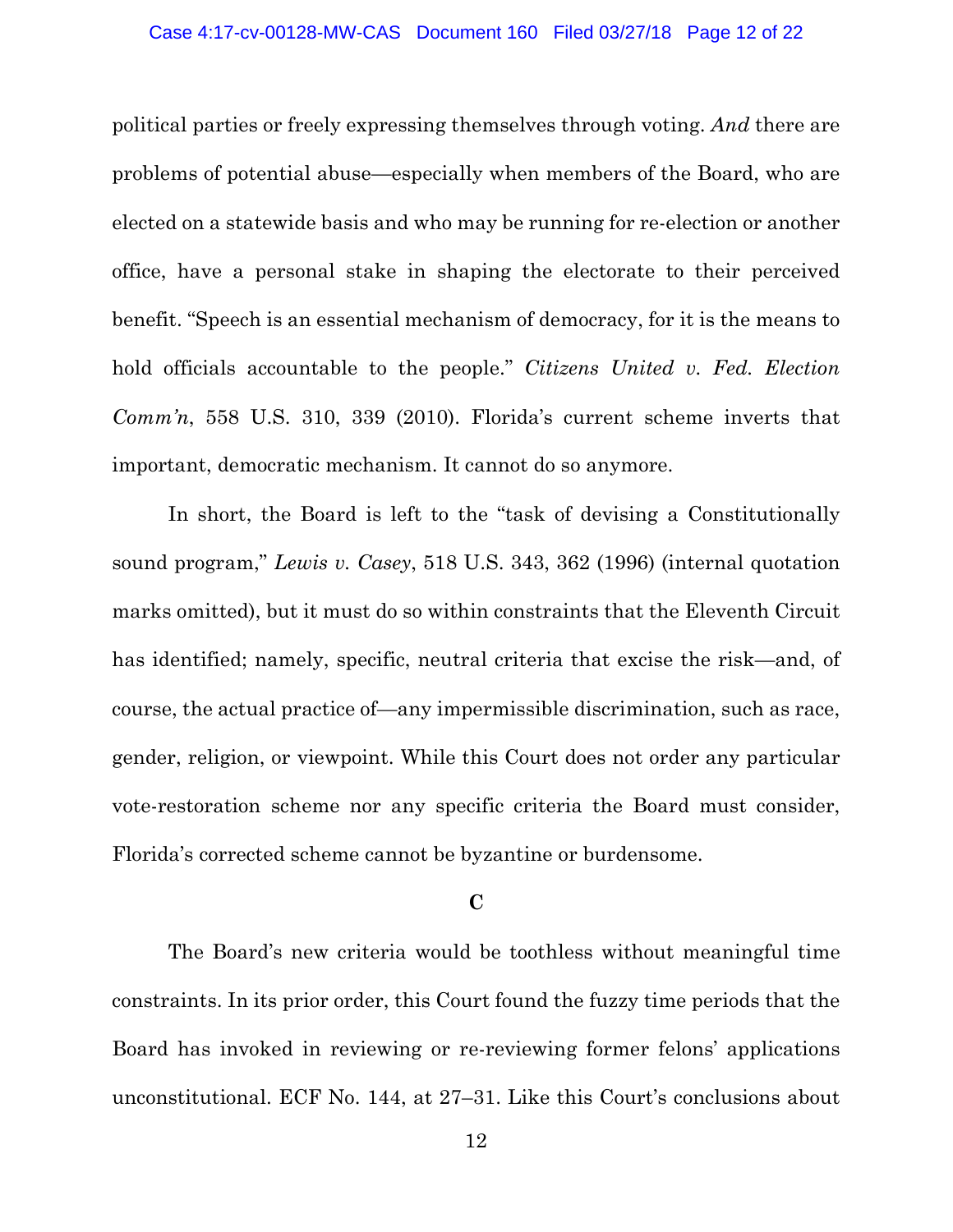#### Case 4:17-cv-00128-MW-CAS Document 160 Filed 03/27/18 Page 13 of 22

the Board's lack of criteria to cabin its decision-making, this Court's conclusions over the absence of meaningful time constraints do not arrive out of thin air. The Supreme Court and the Eleventh Circuit have repeatedly struck down schemes that lack meaningful time constraints as contrary to the First Amendment. *See, e.g.*, *id.* at 28–29 (citing Supreme Court precedent), *and id.* at 29 n.16 (citing Eleventh Circuit precedent).

Binding precedent again instructs the scope and nature of remedies. Recently, the Eleventh Circuit upheld a district court's permanent injunction over a school board's policy that essentially failed to constrain a high-ranking official from granting or denying speaking slots to individuals at school-board meetings. *Barrett*, 872 F.3d at 1229. "[U]nbridled discretion can . . . exist when a permitting official has no time limit within which she must make a decision on a permit application." *Id.* at 1222. The challenged policy "pose[d] enough of a risk that speech w[ould] be chilled or effectively censored on the basis of content or viewpoint" because one portion of the policy "lack[ed] any time limit with which [the government official] must comply." *Id.* at 1229.

The same risks exist here. As this Court emphasized in its prior order, the Board "cannot . . . kick the can down the road for so long that they violate former felons' rights to free association and free expression." ECF No. 144, at 29. It is no excuse that the Board lacks resources to abide by the Federal Constitution's requirements. If the Board pursues policies that sever hundreds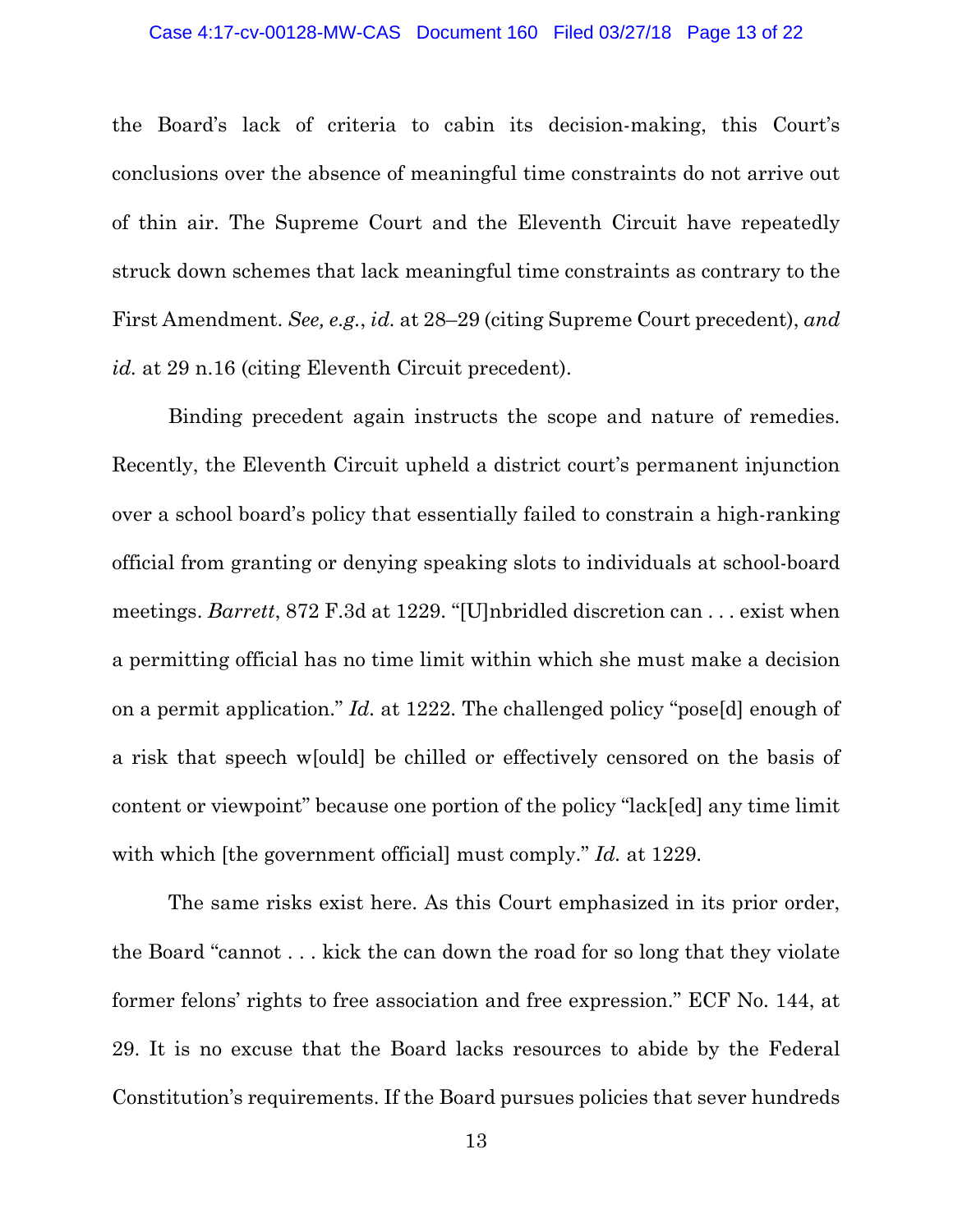#### Case 4:17-cv-00128-MW-CAS Document 160 Filed 03/27/18 Page 14 of 22

of thousands of Floridians from the franchise and, at the appropriate time, hundreds of thousands of Floridians want their voting rights back, the Board must shoulder the burden of its policies' consequences. They cannot continue to shrug off restoration applications indefinitely.

Accordingly, the Board must promulgate time constraints that are meaningful, specific, and expeditious. While this Court leaves the specifics of timing to Defendants to outline and justify, the time limits cannot cloak impermissible clock-control. *See Barrett*, 872 F.3d at 1214 ("Control the clock and control the game."). Absent extraordinary circumstances, this Court cannot conceive of any reason why an applicant at any point must wait more than one election cycle after she becomes eligible to apply for restoration.

### **D**

Defendants cannot end the vote-restoration scheme entirely. *See* ECF No. 149, at 11 (suggesting the Board could adopt a policy "declining to restore any convicted felon's ability to vote, either permanently or as an interim measure . . ."). This Court concluded that Florida's arbitrary slow drip of voterestorations violates the U.S. Constitution—but that does not mean Defendants can shut off the spigot of voting rights with a wrench, yank it from the plumbing, and throw the whole apparatus into the Gulf of Mexico. In its prior order, this Court reasoned that a state cannot re-enfranchise its citizens arbitrarily because it cannot disenfranchise citizens arbitrarily. *See* ECF No.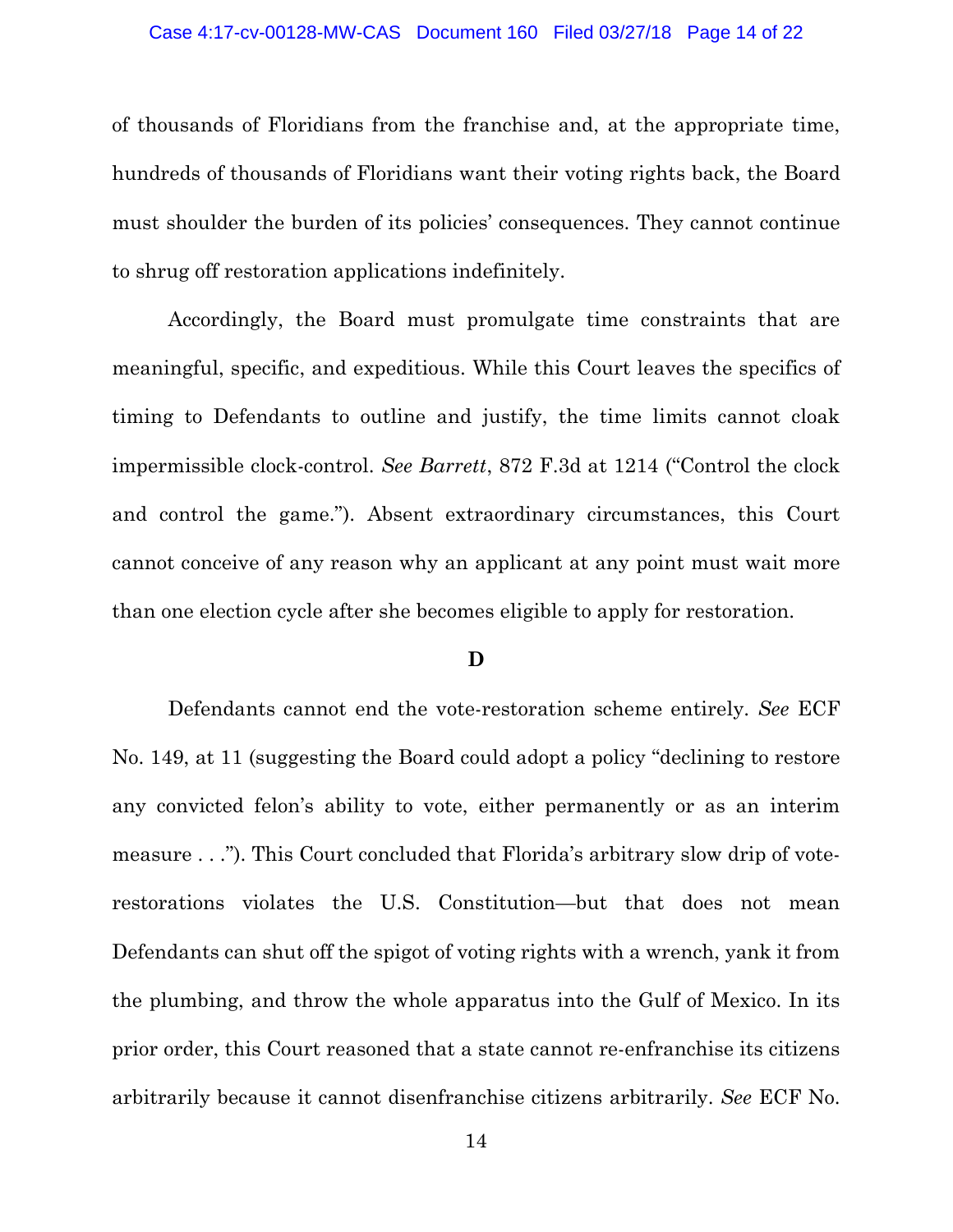144, at 6–7 (citing *Shepherd v. Trevino*, 575 F.2d 1110, 1114 (5th Cir. 1978), *and Owens v. Barnes*, 711 F.2d 25, 27 (3d Cir. 1983)); *see also id.* at 7 n.4 (citing *Williams v. Taylor*, 677 F.2d 510 (5th Cir. 1982)). Removing *any* scheme for vote-restoration is the ultimate arbitrary act. Having lost their ability to reenfranchise citizens at a snail's pace guided by absolutely nothing, Defendants' threats to arbitrarily and completely end the vote-restoration scheme is tantamount to picking up one's marbles and going home.

It is true that "Florida's *discretion* to deny the vote to convicted felons is fixed by the text" of Section Two of the Fourteenth Amendment. *Johnson v. Bush*, 405 F.3d 1214, 1228 (11th Cir. 2005) (emphasis added). States have "a realm of *discretion* in the . . . reenfranchisement of felons which the states do not possess with respect to limiting the franchise of other citizens." *Shepherd*, 575 F.2d at 1114 (emphasis added). In exercising that discretion, Florida pursues an interest "in limiting the franchise to responsible voters." *Id.* at 1115.

In so limiting the franchise, Florida has the ability under existing case law to exercise some—but not unlimited—discretion in re-enfranchisement of former felons. *Id.* at 1114. Florida exercises this discretion by defining what a felony is. It culls from the body politic hundreds of thousands of men and women who have been convicted of those felonies. And it strips voting rights from individuals serving their sentences, their probations, their paroles, and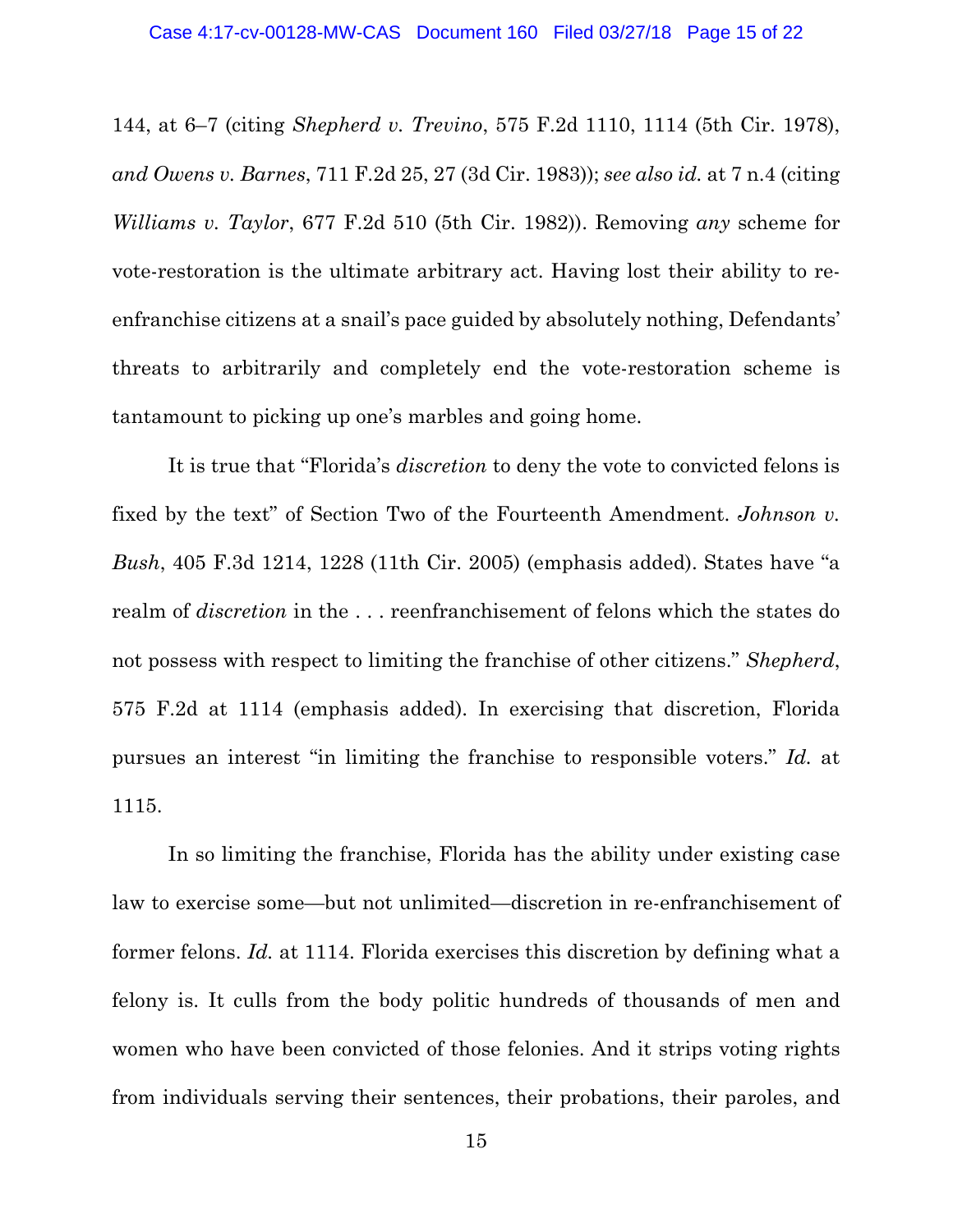#### Case 4:17-cv-00128-MW-CAS Document 160 Filed 03/27/18 Page 16 of 22

from those men and women patiently waiting the duration of a uniform fiveor seven-year period.

But, as this Court previously stated, "no realm is without boundary." ECF No. 144, at 35. That conclusion unremarkably presupposed the existence of a realm for the state to exercise discretion. Removing *all* discretion by jettisoning the vote-restoration scheme in its entirety is easily outside the "realm of discretion" because such a plan tosses out the "realm." In short, *Shepherd* presumes the existence of a realm for state officials to exercise limited discretion that the absence of a vote-restoration scheme would contravene. Once Florida provides for a realm of discretion through a voterestoration scheme, it cannot simply discard that scheme after a federal court finds constitutional violations with its current rules.

Moreover, the Supreme Court's "prior decisions have voiced particular concern with laws that foreclose an entire medium of expression." *City of Ladue v. Gilleo*, 512 U.S. 43, 55 (1994); *see also id.* (listing Supreme Court precedent invalidating total bans on First Amendment activity). For example, a Ladue, Missouri ordinance that was a "virtually complete ban" on all residential signs "almost completely foreclosed a venerable means of communication." *Id.* at 49, 54. The Court observed that bans on whole swaths of First Amendment rights "may be completely free of content or viewpoint discrimination" but "the danger [such prohibitions] pose to the freedom of speech is readily apparent—by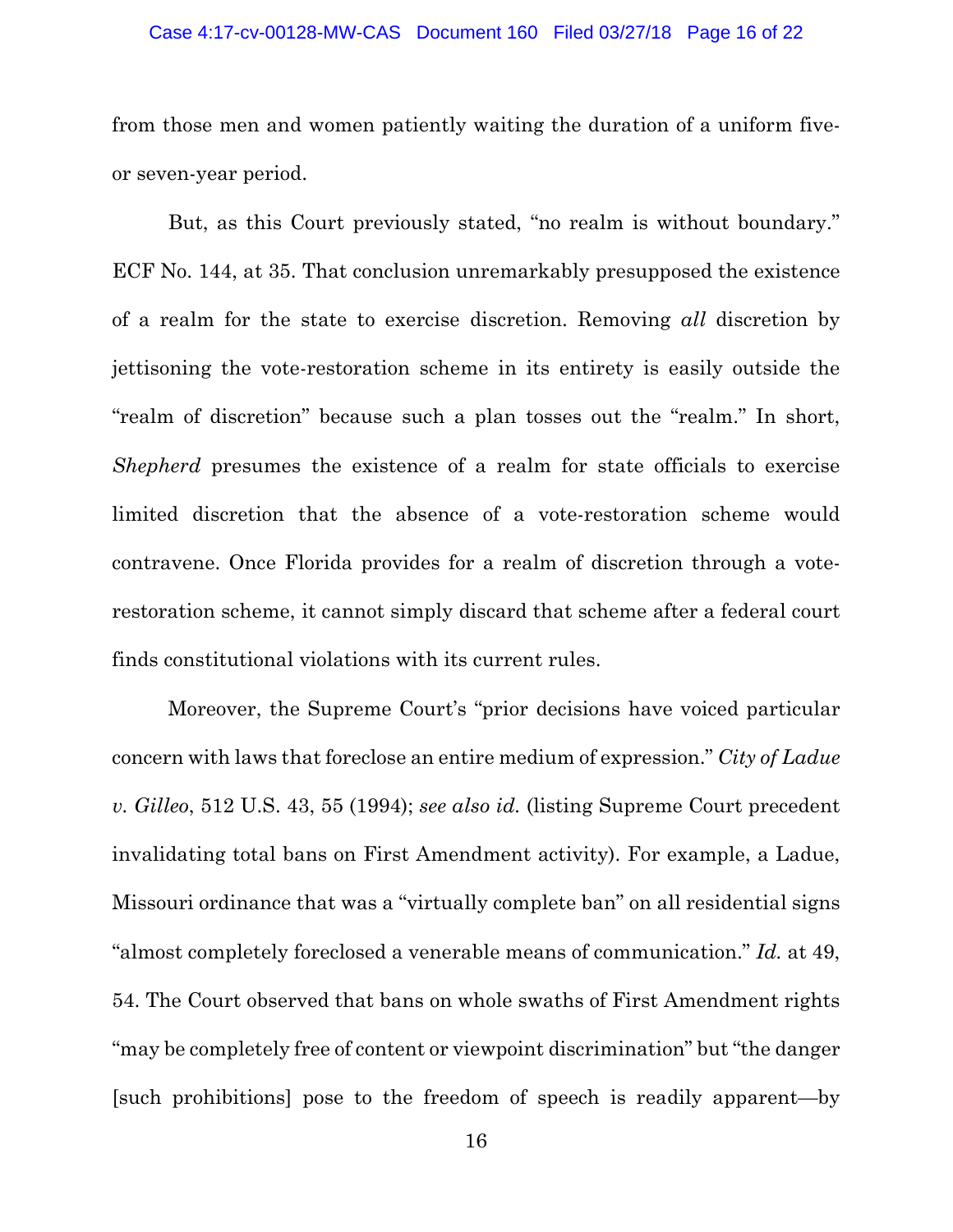### Case 4:17-cv-00128-MW-CAS Document 160 Filed 03/27/18 Page 17 of 22

eliminating a common means of speaking, such measures can suppress too much speech." *Id.* at 55. Similarly, the Supreme Court narrowly construed a municipality's law prohibiting some picketing but acknowledged that problems would arise if the law banned *all* picketing. *Frisby v. Schultz*, 487 U.S. 474, 486 (1988) ("The type of focused picketing prohibited by the [municipality's] ordinance is fundamentally different from more generally directed means of communication that may not be completely banned in residential areas.").

Analogous concerns would arise if the Board abandoned its voterestoration scheme entirely. Once a federal court acknowledges former felons' First Amendment rights to association and expression upon which a restoration scheme of unfettered discretion unconstitutionally infringes, the Board cannot issue a blanket ban on all activity without some pathway out of the prohibition. And while a "particularly punitive state might even disenfranchise convicted felons permanently[,] . . . once a state provides for restoration, its process cannot offend the Constitution." ECF No. 144, at 9.[8](#page-16-0) Shutting off the slow drip of vote-restorations in this context would offend the Constitution.

l

<span id="page-16-0"></span><sup>8</sup> Under the Supreme Court's interpretation of the Fourteenth Amendment's Section Two, states have an "affirmative sanction" in disenfranchising men and women convicted of felonies. *Richardson v. Ramirez*, 418 U.S. 24, 54 (1974). This Court is troubled by some courts' "fetishistic" reading of this precedent that strips the constitutional authorization of its context and relies solely on a textual reading. *See* Jessie Allen, *Documentary Disenfranchisement*, 86 TUL. L. REV. 389, 448–59 (2011).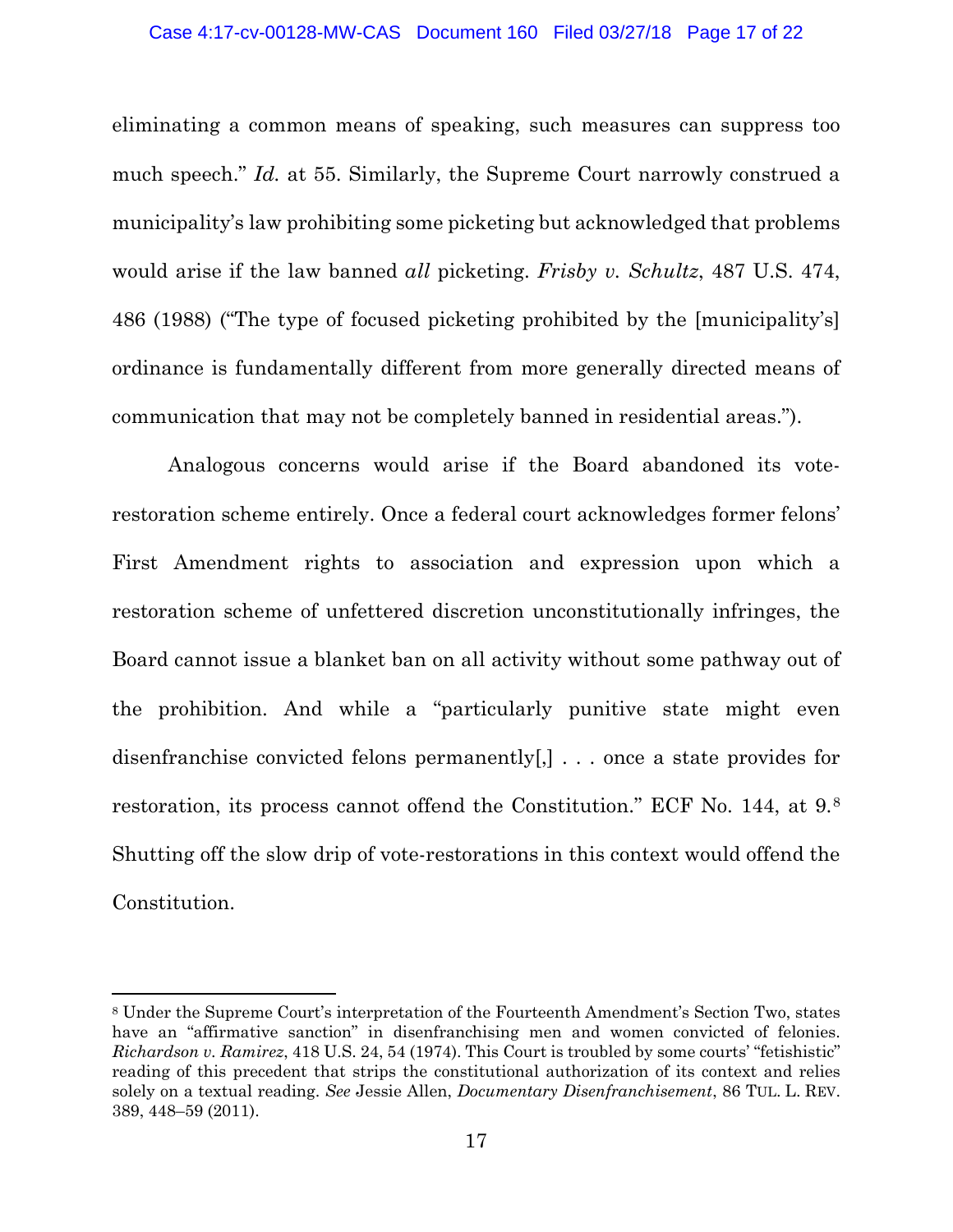### Case 4:17-cv-00128-MW-CAS Document 160 Filed 03/27/18 Page 18 of 22

That Florida cannot jettison its whole vote-restoration scheme is also supported as a matter of state law—though, of course, in so analyzing this Court treads carefully through longstanding principles of federalism. *See Pennhurst State Sch. & Hosp. v. Halderman*, 465 U.S. 89, 106 (1984) ("[I]t is difficult to think of a greater intrusion on state sovereignty than when a federal court instructs state officials on how to conform their conduct to state law.").

Defendants should heed the existence of a restoration process enshrined in Florida's constitution and in state laws. "No person convicted of a felony . . . shall be qualified to vote or hold office *until* restoration of civil rights." FLA. CONST. art. VI, § 4(a) (emphasis added). "[T]he civil rights of the person convicted shall be suspended in Florida *until such rights are restored* . . ." FLA. STAT. ANN. § 944.292(1) (emphasis added). Defendants acknowledge as much. ECF No. 149, at 7 ("[A] convicted felon loses the right to vote *until* civil rights are restored.") (emphasis added). They helpfully point out that Florida has coupled disenfranchisement with a form of vote-restoration *for the past 150 years*. *Id.* at 18 (explaining how the 1868, 1885, and 1968 state constitutions contained restoration language).

References in Florida's constitution and state laws to restoration are not window dressing. It is a "cardinal rule of statutory interpretation that no provision should be construed to be entirely redundant." *Kungys v. United States*, 485 U.S. 759, 778 (1988) (Scalia, J.) (plurality opinion); *see also*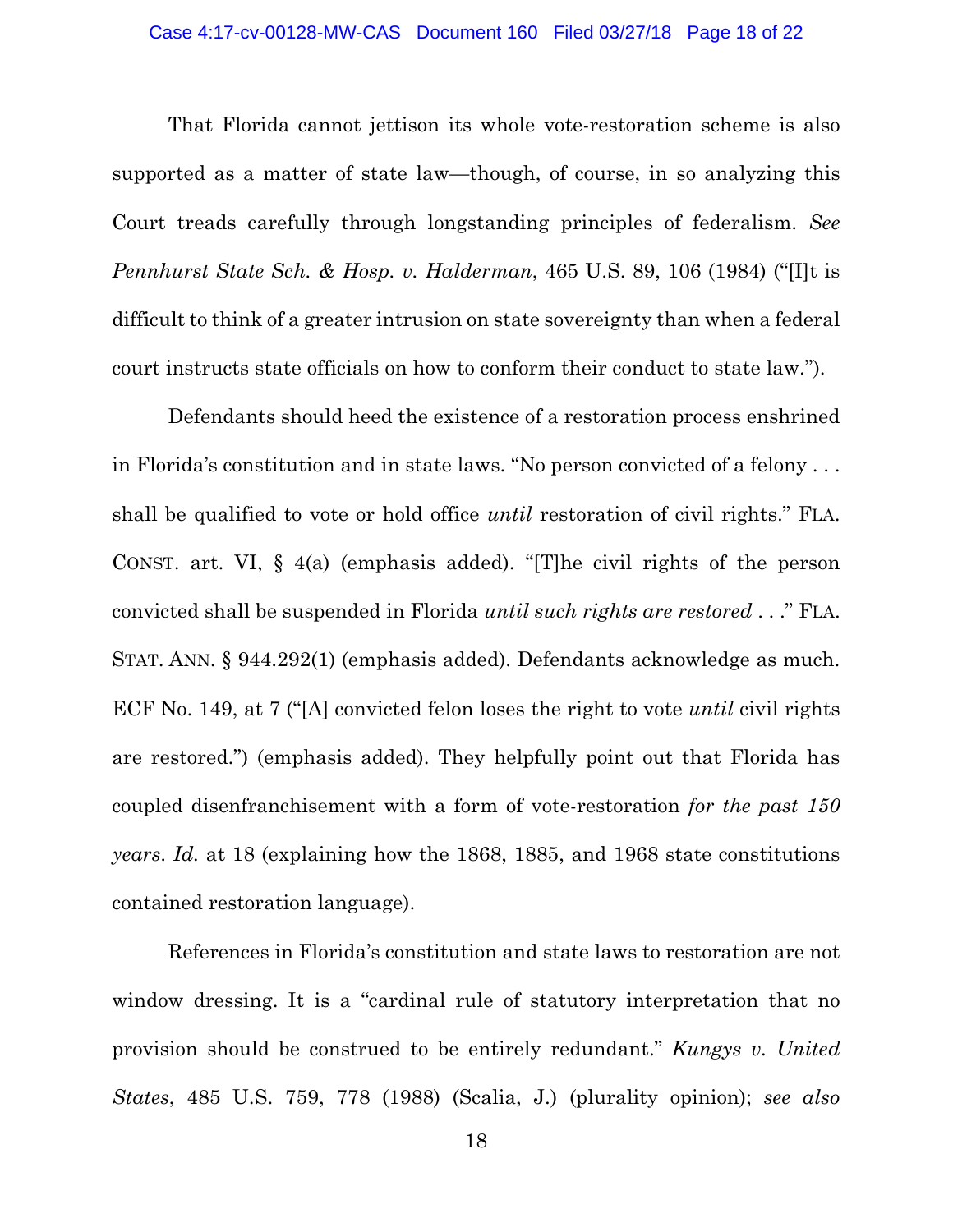*Vreeland v. Ferrer*, 71 So. 3d 70, 80 (Fla. 2011) ("[I]t is the duty of a court 'to give effect, if possible, to every clause and word of a statute.'") (quoting *United States v. Menasche*, 348 U.S. 528, 538–39 (1955)). It is clear, then, that Florida law assumes a vote-restoration scheme, at minimum, exists.

This Court does not enter an injunction pursuant to Florida law. *Pennhurst*, 465 U.S. at 106 (forbidding federal courts from ordering state officials to comply with state law). "Under *Pennhurst* . . . the determinative question is not the relief ordered, but whether the relief was ordered pursuant to state or federal law." *Brown v. Ga. Dep't of Revenue*, 881 F.2d 1018, 1023 (11th Cir. 1989). A federal court can, however, consider a "state law issue that is preliminary to a federal claim against a state official." *Fleet Bank, Nat'l Ass'n v. Burke*, 160 F.3d 883, 891 n.6 (2d Cir. 1998).

This Court reads the cited provisions of the Florida Constitution and state law as preliminary to *Shepherd*'s direction that states have a "realm of discretion" in re-enfranchising their citizens. *Shepherd*, 575 F.2d at 1114. In other words, the cited provisions codify the constitutional requirements that appellate courts have identified; namely, the existence of a state's realm of discretion in re-enfranchisement. *Johnson v. Bush*, 405 F.3d at 1228; *Shepherd*, 575 F.2d at 1114. Abandoning that discretion by ceasing all vote-

19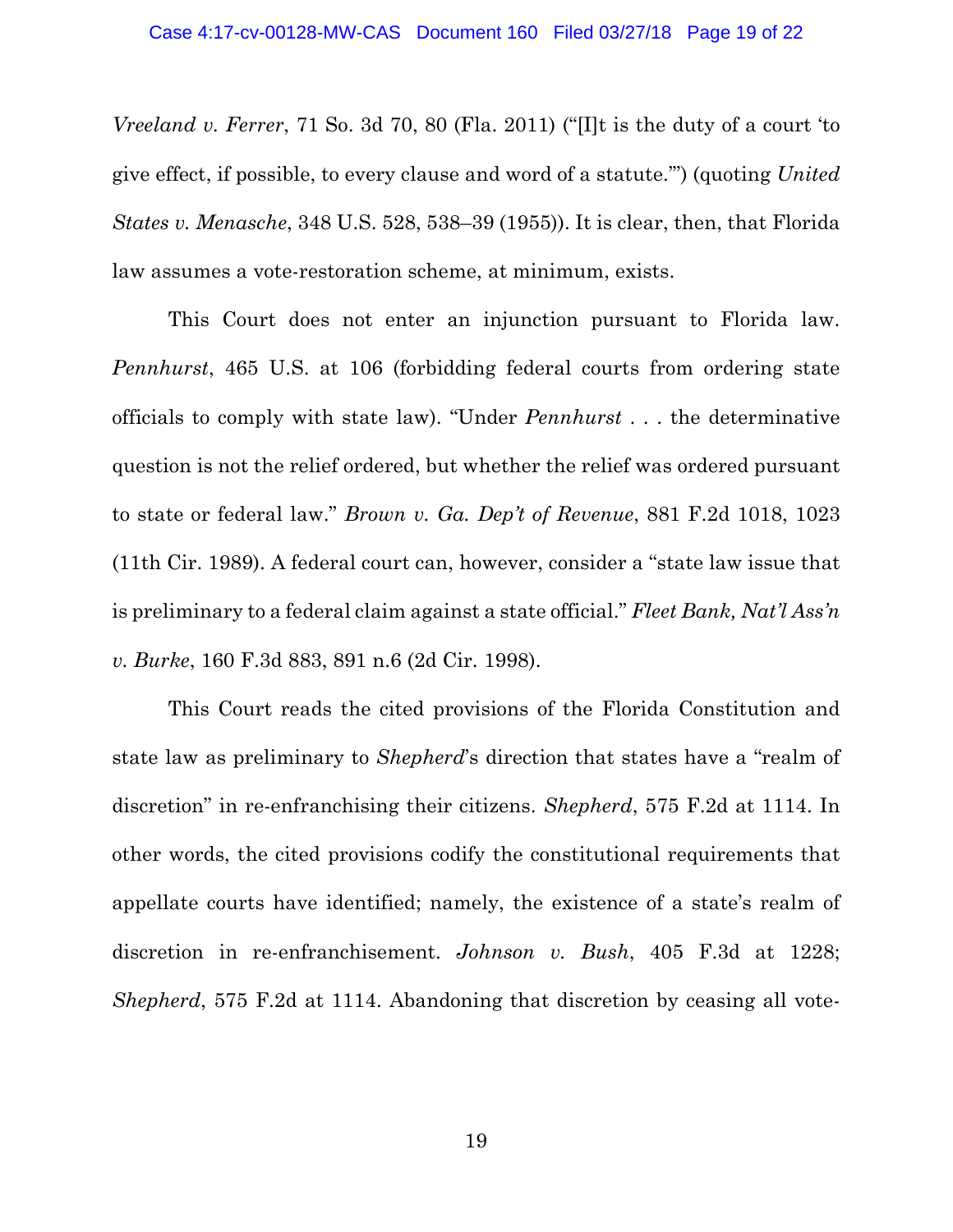### Case 4:17-cv-00128-MW-CAS Document 160 Filed 03/27/18 Page 20 of 22

restoration runs afoul of these cases.[9](#page-19-0) This Court is guided by federal constitutional law in prohibiting the Board from ending all vote-restorations; accordingly, its consideration of relevant state law does not violate *Pennhurst*.

**IV**

These remedies are prophylactic. They construct guardrails so state officials' discretion remains on the road of constitutionality. This Court recognizes that "pardon and commutation *decisions* have not traditionally been the business of courts; as such, they are rarely, if ever, appropriate subjects for judicial review." *Connecticut Bd. of Pardons v. Dumschat*, 452 U.S. 458, 464 (1981) (emphasis added). At the same time, clear standards "provide the guideposts that check" the government official granting or denying First Amendment rights and prevent "*post hoc* rationalizations" clouded by "shifting or illegitimate criteria." *Lakewood*, 486 U.S. at 758. Simply put, the Board must create some preventative rules, criteria, and standards without any "shifting or illegitimate criteria." *Id.* Since clemency decisions are "rarely, if ever, appropriate subjects for judicial review," *Dumschat*, 452 U.S. at 464, prophylactic protections must be robust and meaningful.

l

<span id="page-19-0"></span><sup>9</sup> This is not to say that a scheme of automatic re-enfranchisement for certain classes of convicted felons would run afoul of *Shepherd*'s grant of a "realm of discretion" to the state. *Shepherd*, 575 F.2d at 1114. It would be the state, after all, that would choose to grant the right to vote to some former felons but not all. Discretion would remain in such a scheme.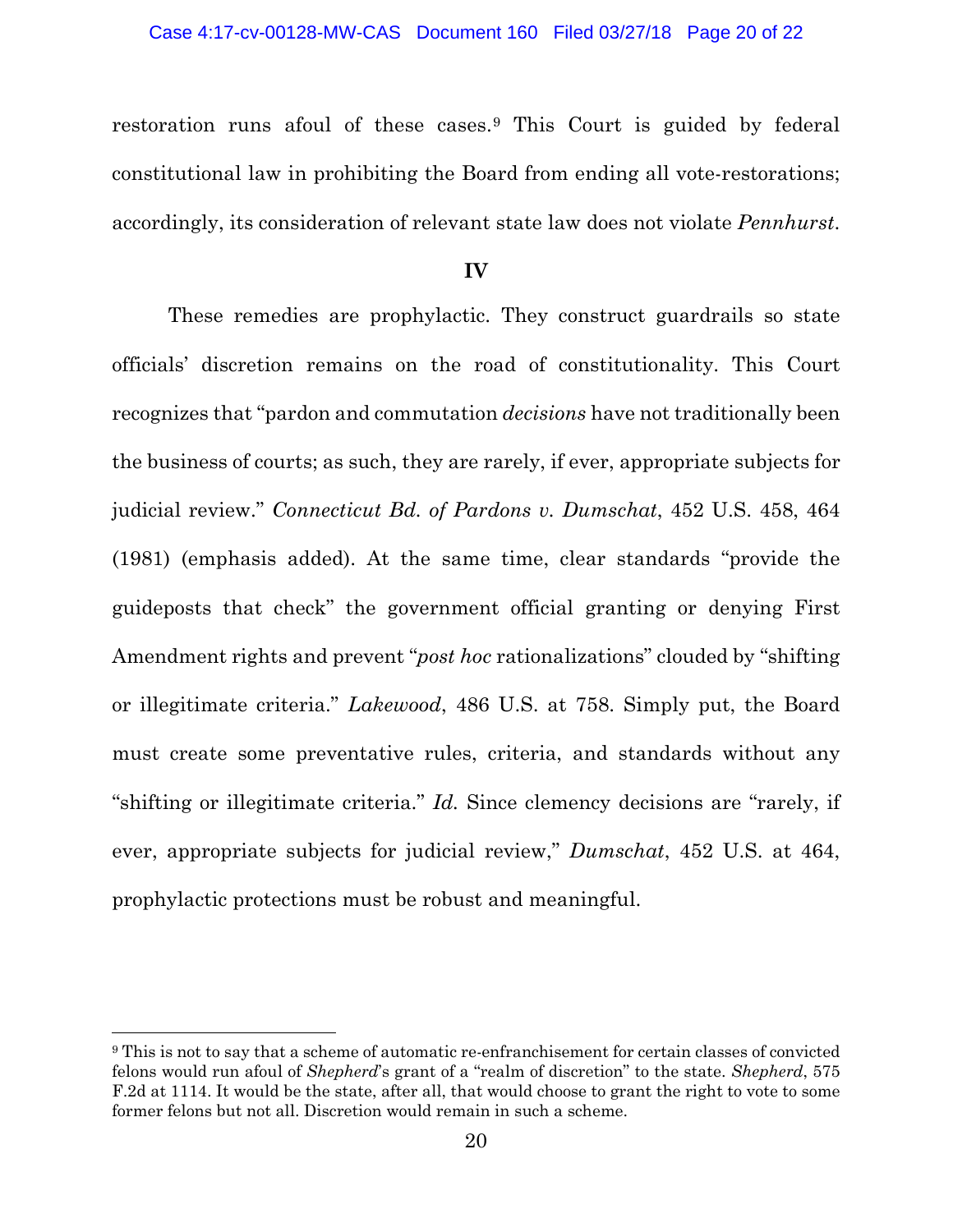# **IT IS ORDERED:**

1. For the reasons set forth in its prior order, ECF No. 144, dated

February 1, 2018, and this Order, the Clerk shall enter judgment

stating:

- a. "FLA. CONST. art. VI, § 4(a), FLA. CONST. art. IV § 8, FLA. STAT. § 97.041(2)(b), FLA. STAT. § 944.292(1), and the Florida Rules of Executive Clemency, violate the First and Fourteenth Amendments of the United States Constitution to the extent these provisions provide the Executive Clemency Board unfettered discretion to grant or deny restoration of voting rights to persons with felony convictions, and violate the First Amendment to the extent these provisions lack any time constraints for processing and making final decisions. This **DECLARATORY JUDGMENT** applies only to the right to vote, not to any other civil right. It does not apply to any other type of executive clemency in Florida."
- b. "Defendants are **PERMANENTLY ENJOINED** from enforcing the current unconstitutional vote-restoration scheme. Defendants are also **PERMANENTLY ENJOINED** from ending all vote-restoration processes. On or before April 26, 2018, Defendants shall promulgate specific and neutral criteria to direct vote-restoration decisions in accordance with this Order. On or before April 26, 2018, Defendants shall also promulgate meaningful, specific, and expeditious time constraints in accordance with this Order. Defendants shall file with this Court its modified rules on or before April 26, 2018."
- 2. Nothing in this Order Directing Entry of Judgment granting declaratory and injunctive relief against Defendants shall be construed to preclude or limit future modification or elimination of